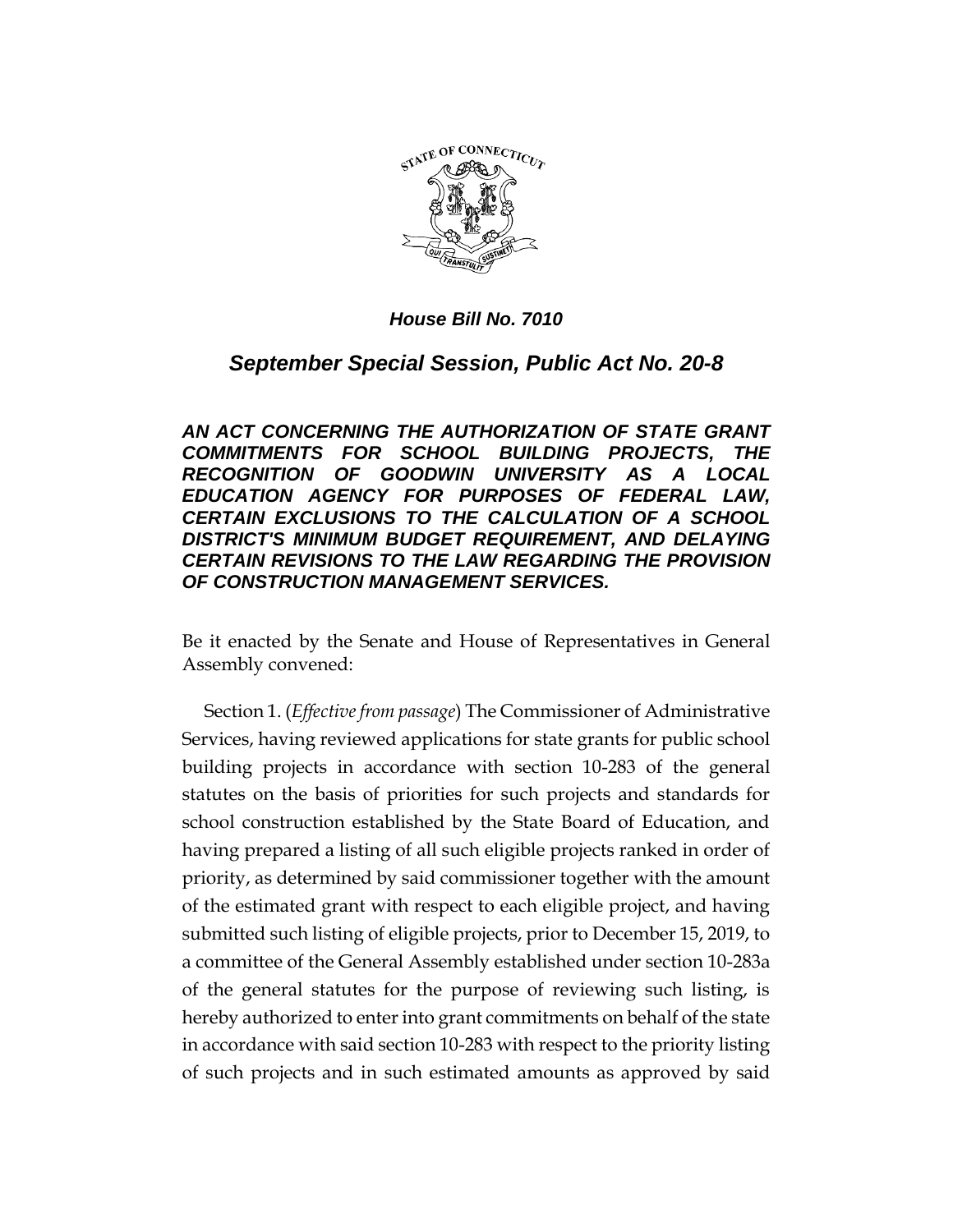committee prior to February 1, 2020, as follows:

# (1) Estimated Grant Commitments:

| <b>School District</b><br>School<br>Project Number                                       | Estimated<br><b>Project Costs</b> | Estimated<br>Grant |
|------------------------------------------------------------------------------------------|-----------------------------------|--------------------|
| <b>BROOKFIELD</b><br>New Elementary School<br>20DASY018056N0620                          | \$78,141,446                      | \$16,745,712       |
| <b>DARIEN</b><br>Ox Ridge Elementary School<br>20DASY035117N0620                         | \$63,000,000                      | \$6,747,300        |
| <b>MANSFIELD</b><br>New Mansfield Elementary School<br>20DASY078068N0620                 | \$50,512,000                      | \$33,014,643       |
| <b>NEW BRITAIN</b><br>Chamberlain Elementary School<br>20DASY089169RNV0620               | \$50,000,000                      | \$39,820,000       |
| <b>NEW FAIRFIELD</b><br>New Fairfield High School<br>20DASY091044N0620                   | \$84,220,000                      | \$23,766,884       |
| <b>NEW FAIRFIELD</b><br><b>Consolidated Early Learning Academy</b><br>20DASY091045EA0620 | \$29,190,000                      | \$11,156,418       |
| <b>FAIRFIELD</b><br>Mill Hill Elementary School<br>20DASY051149EA0620                    | \$22,000,600                      | \$5,735,556        |
| <b>HAMDEN</b><br>Hamden Middle School<br>20DASY062099EA0620                              | \$11,223,900                      | \$7,496,443        |
| Sept. Sp. Sess., Public Act No. 20-8                                                     |                                   | 2 of 17            |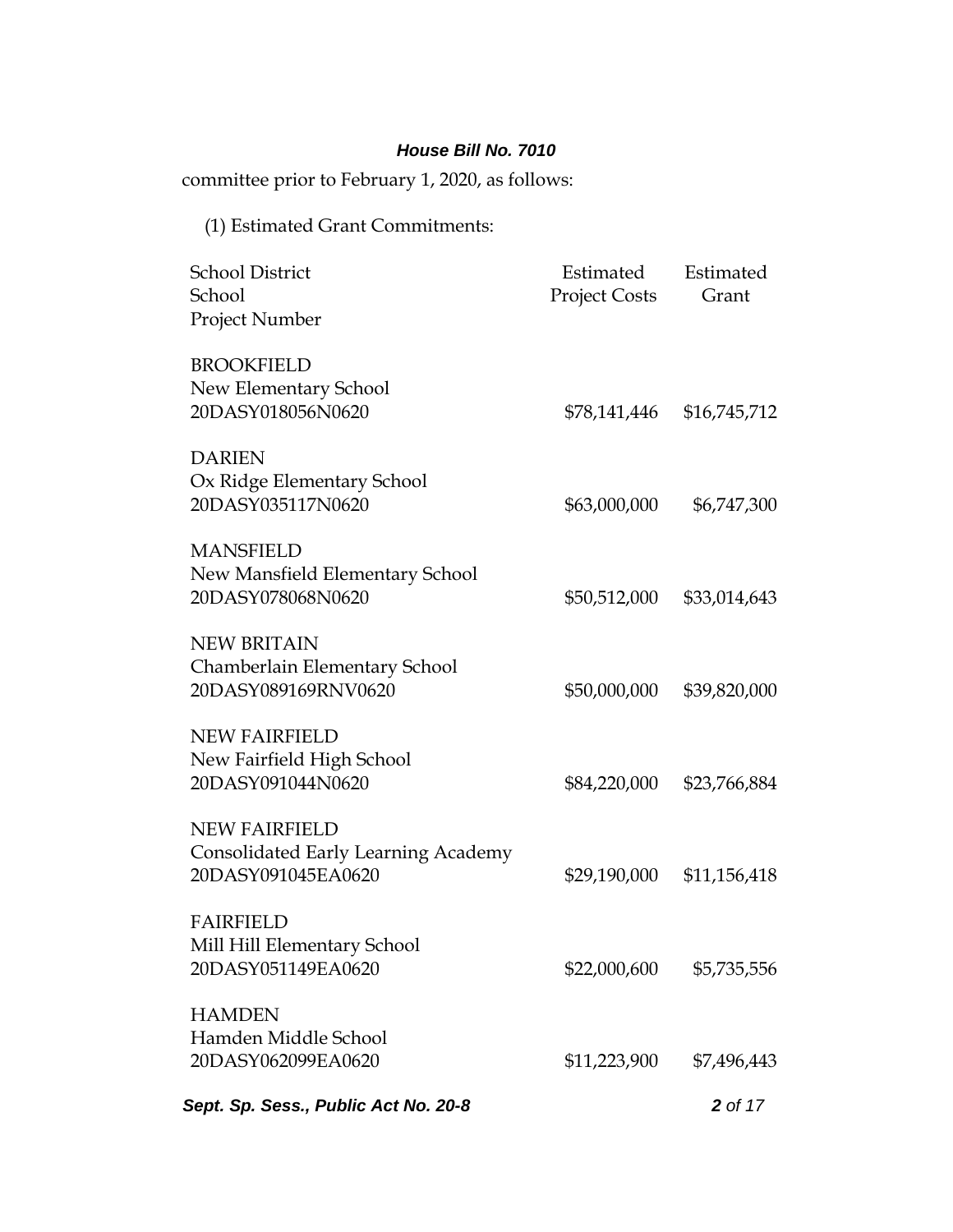| <b>MANCHESTER</b>                |              |              |
|----------------------------------|--------------|--------------|
| <b>Bowers Elementary School</b>  |              |              |
| 20DASY077239RNV0620              | \$32,800,000 | \$21,789,040 |
| <b>MANCHESTER</b>                |              |              |
| <b>Buckley Elementary School</b> |              |              |
| 20DASY077240RNV0620              | \$29,400,000 | \$19,530,420 |
| <b>NORWALK</b>                   |              |              |
| Jefferson Elementary School      |              |              |
| 20DASY103251RNV0620              | \$33,355,000 | \$10,840,375 |
| <b>WINCHESTER</b>                |              |              |
| Mary P. Hinsdale School          |              |              |
| 20DASY162043RNV0620              | \$17,425,000 | \$12,509,408 |
|                                  |              |              |

Sec. 2. (*Effective from passage*) Notwithstanding the provisions of section 10-285a of the general statutes, or any regulation adopted by the State Board of Education or the Department of Administrative Services pursuant to said section 10-285a concerning the reimbursement percentage that a local board of education may be eligible to receive for a school building project, the town of New Britain may use the reimbursement rate of ninety-five per cent for the renovation project at Chamberlain Elementary School (Project Number 20DASY089169RNV0620), provided the school district for the town of New Britain is an educational reform district, as defined in section 10- 262u of the general statutes, on the effective date of this section.

Sec. 3. (*Effective from passage*) Notwithstanding the provisions of section 10-285a of the general statutes, or any regulation adopted by the State Board of Education or the Department of Administrative Services pursuant to said section 10-285a concerning the reimbursement percentage that a local board of education may be eligible to receive for a school building project, the town of New Britain may use the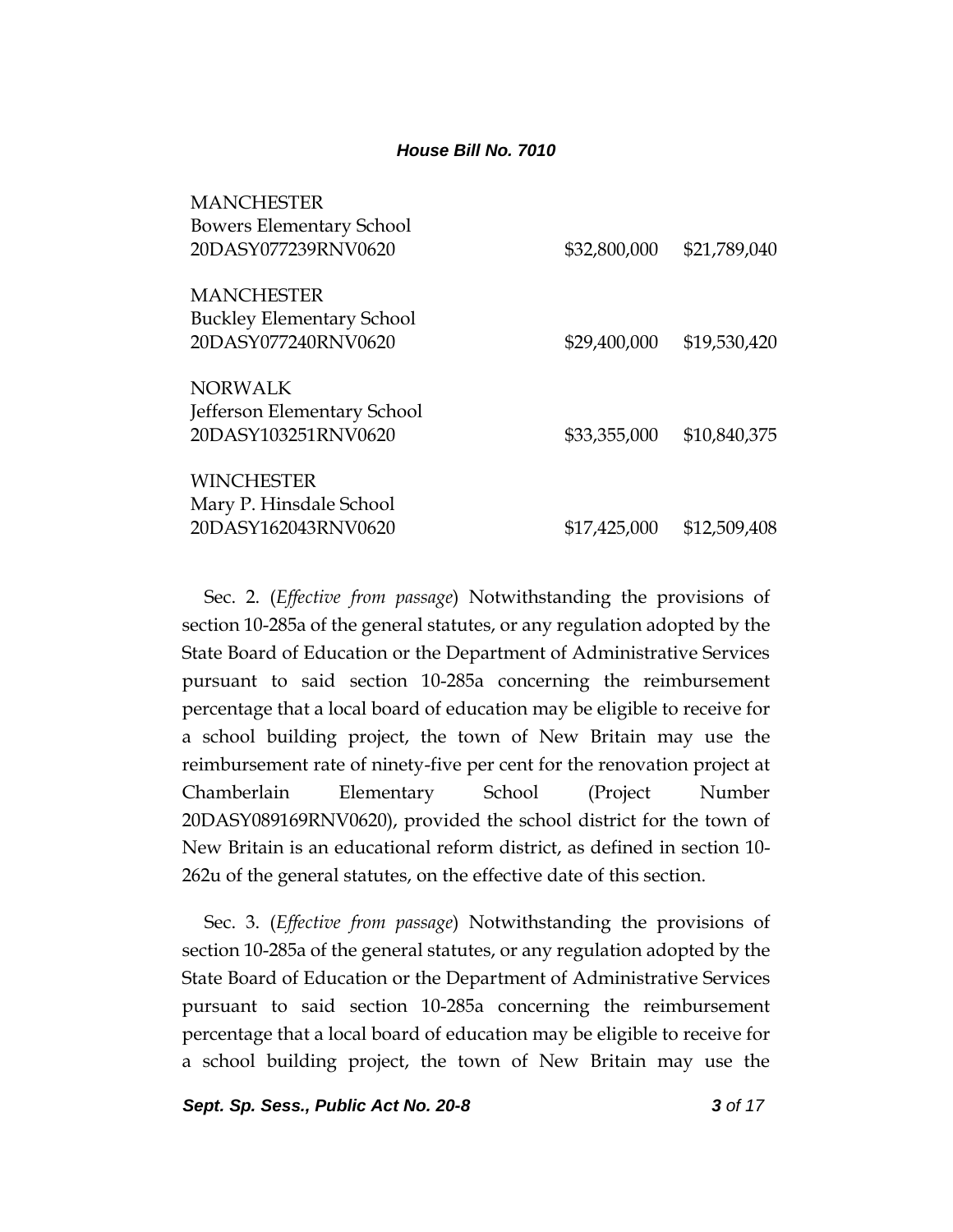reimbursement rate of ninety-five per cent for the roof replacement project at Pulaski Middle School, provided the school district for the town of New Britain is an educational reform district, as defined in section 10-262u of the general statutes, on the effective date of this section.

Sec. 4. (*Effective from passage*) Notwithstanding the provisions of section 10-285a of the general statutes, or any regulation adopted by the State Board of Education or the Department of Administrative Services pursuant to said section 10-285a concerning the reimbursement percentage that a local board of education may be eligible to receive for a school building project, the town of New Britain may use the reimbursement rate of ninety-five per cent for the roof replacement project at Slade Middle School, provided the school district for the town of New Britain is an educational reform district, as defined in section 10- 262u of the general statutes, on the effective date of this section.

Sec. 5. (*Effective from passage*) (a) Notwithstanding the provisions of section 10-283 of the general statutes or any regulation adopted by the State Board of Education or the Department of Administrative Services pursuant to said section 10-283 requiring a completed grant application be submitted prior to June 30, 2019, the new construction project at Norwalk High School in the town of Norwalk with costs not to exceed one hundred eighty-nine million dollars shall be included in subdivision (1) of section 1 of this act and shall subsequently be considered for a grant commitment from the state, provided the town of Norwalk files an application for such school building project prior to December 31, 2020, and meets all other provisions of chapter 173 of the general statutes or any regulation adopted by the State Board of Education or the Department of Administrative Services pursuant to said chapter 173 and is eligible for grant assistance pursuant to said chapter 173.

(b) Except as otherwise provided in subsections (c) and (d) of this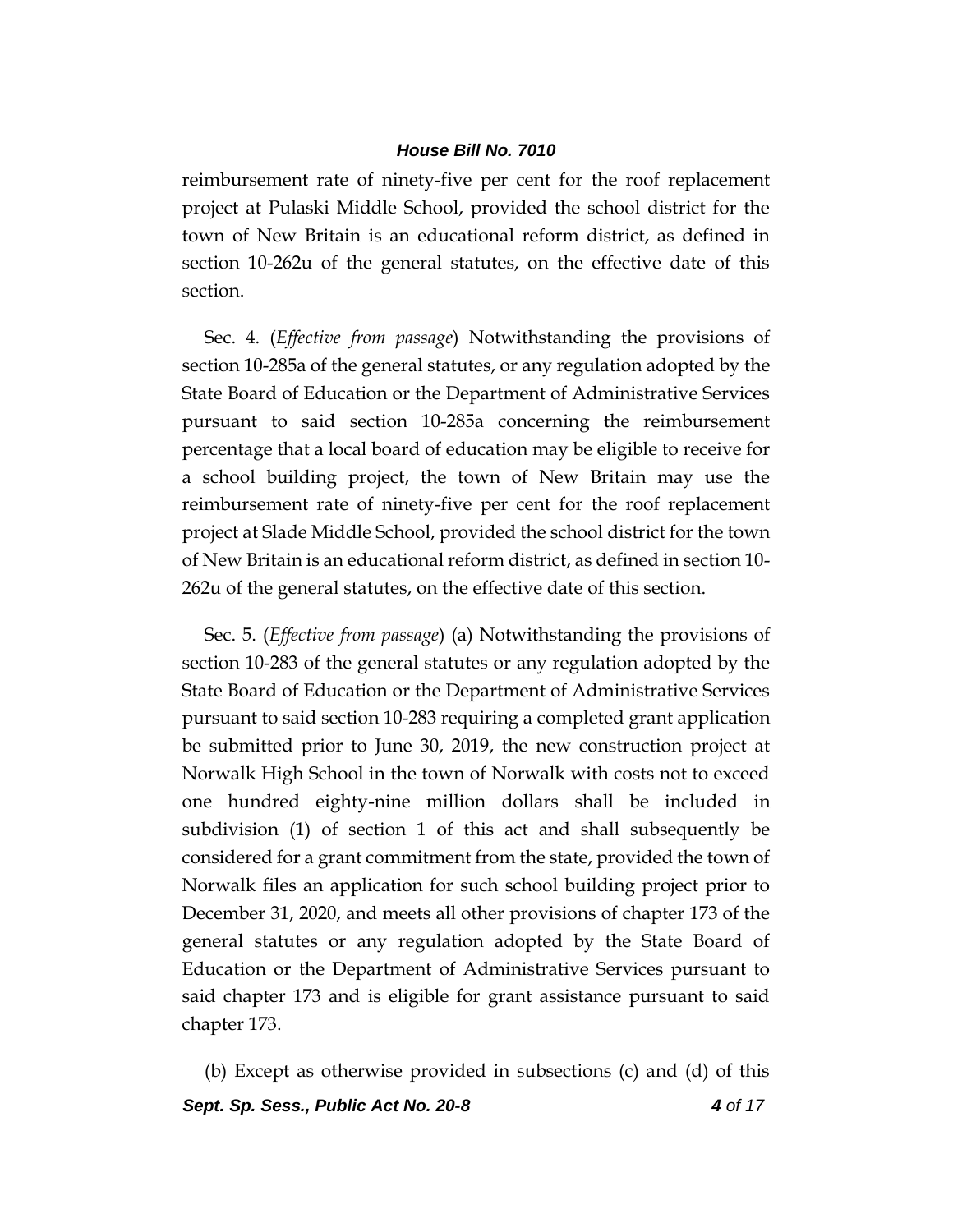section, notwithstanding the provisions of section 10-285a of the general statutes or any regulation adopted by the State Board of Education or the Department of Administrative Services pursuant to said section 10- 285a concerning the reimbursement percentage that a local board of education may be eligible to receive for a school building project, the town of Norwalk may use the reimbursement rate of eighty per cent for the new construction project at Norwalk High School, provided the local board of education for the town of Norwalk (1) establishes a pathways in technology early college high school program at the new Norwalk High School and such program enrolls students from surrounding towns with priority given to students from Stamford and Bridgeport, and (2) does not restrict students who are not enrolled in an arts pathways program offered at Norwalk High School from joining or otherwise participating in any arts or music program offered as part of the regular school curriculum or any extracurricular arts or musicrelated program.

(c) (1) Notwithstanding the provisions of section 10-285a of the general statutes or any regulation adopted by the State Board of Education or the Department of Administrative Services pursuant to said section 10-285a concerning the reimbursement percentage that a local board of education may be eligible to receive for a school building project, the town of Norwalk may use the reimbursement rate of fifty per cent for the construction of a natatorium as part of the new construction project at Norwalk High School.

(2) Notwithstanding the provisions of subdivision (3) of subsection (a) of section 10-286 of the general statutes or any regulation adopted by the State Board of Education or the Department of Administrative Services limiting reimbursement to one-half of the eligible percentage of the net eligible cost of construction to a town for construction, the town of Norwalk shall receive full reimbursement of the reimbursement percentage described in subdivision (1) of this subsection of the net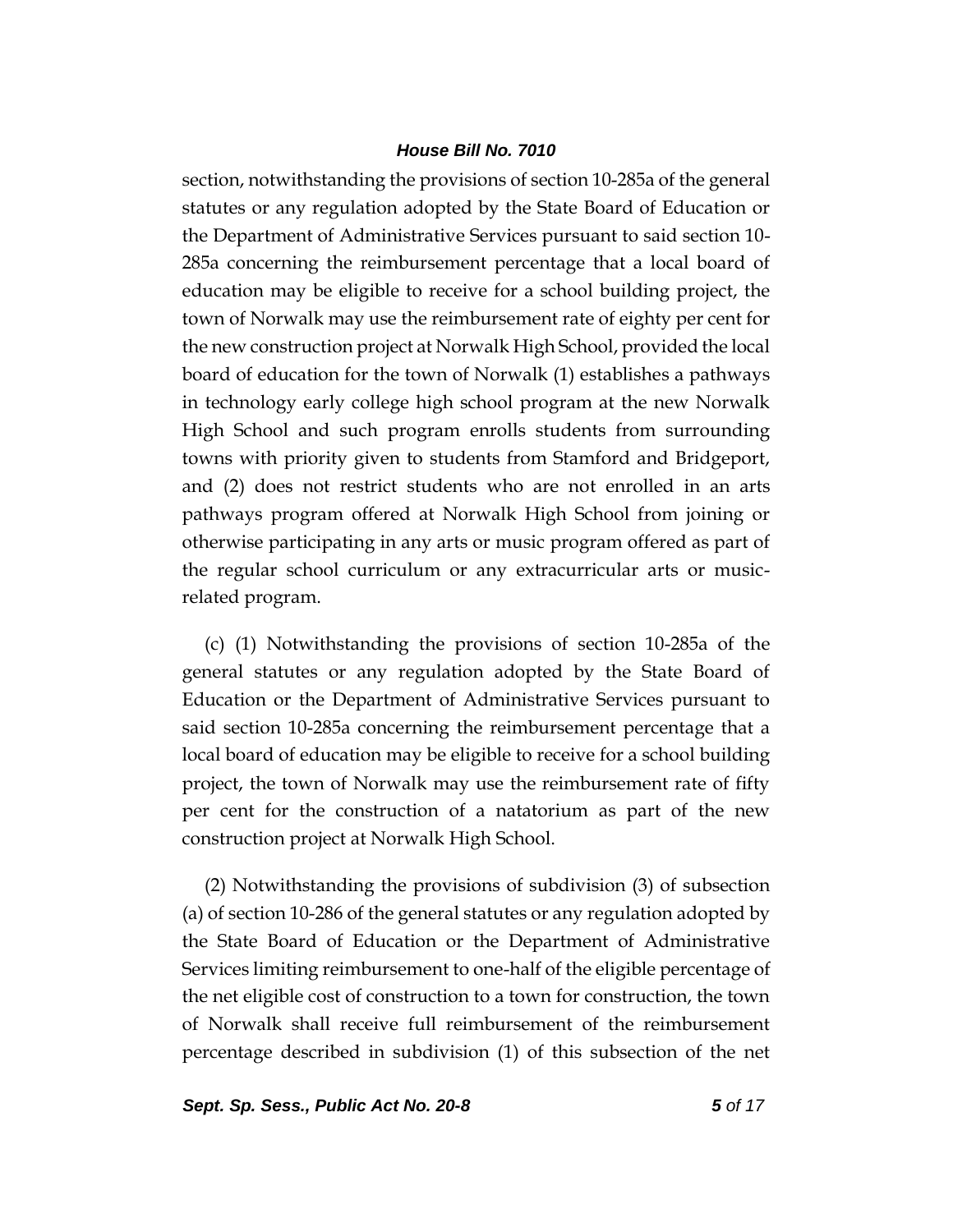eligible cost of the new construction project at Norwalk High School.

(d) Notwithstanding the provisions of section 10-285a of the general statutes or any regulation adopted by the State Board of Education or the Department of Administrative Services pursuant to said section 10- 285a concerning the reimbursement percentage that a local board of education may be eligible to receive for a school building project, the town of Norwalk may use the reimbursement rate of fifty per cent for site acquisition costs associated with the purchase of any parcels of land adjacent to the site of the new construction project at Norwalk High School.

Sec. 6. (*Effective from passage*) (a) Notwithstanding the provisions of section 10-283 of the general statutes or any regulation adopted by the State Board of Education or the Department of Administrative Services pursuant to said section 10-283 requiring a completed grant application be submitted prior to June 30, 2019, a high school project in the town of Danbury, approved under the pilot program described in subsection (c) of this section, with costs not to exceed ninety-three million dollars shall be included in subdivision (1) of section 1 of this act and shall subsequently be considered for a grant commitment from the state, provided the town of Danbury files an application for such project prior to October 1, 2021, and meets all other provisions of chapter 173 of the general statutes or any regulation adopted by the State Board of Education or the Department of Administrative Services pursuant to said chapter 173 and is eligible for grant assistance pursuant to said chapter 173.

(b) Notwithstanding the provisions of section 10-285a of the general statutes, subdivision (10) of subsection (a) of section 10-286 of the general statutes or any regulation adopted by the State Board of Education or the Department of Administrative Services pursuant to said sections 10-285a and 10-286 concerning the reimbursement percentage that a local board of education may be eligible to receive for

*Sept. Sp. Sess., Public Act No. 20-8 6 of 17*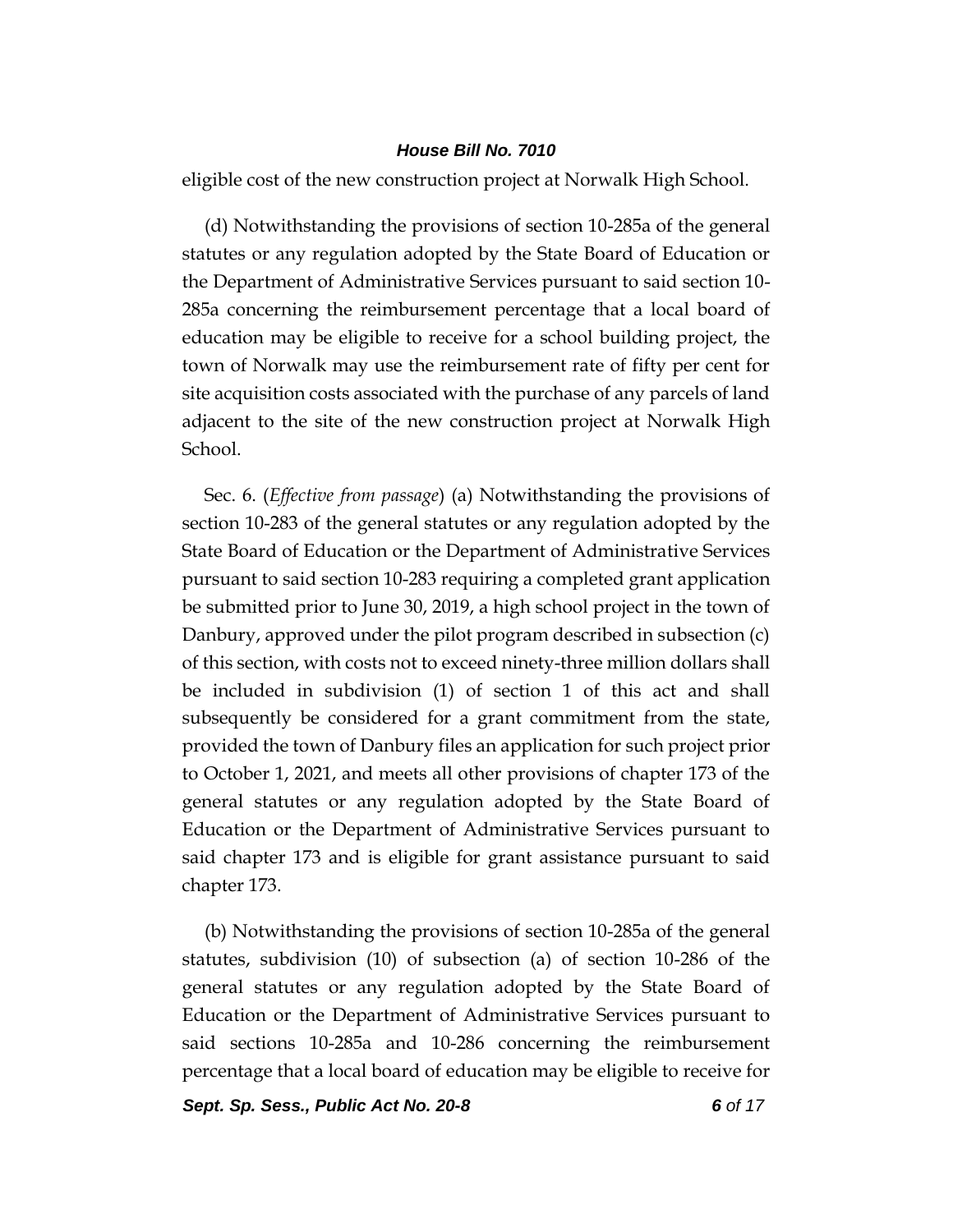a school building project and the computation of the reimbursement percentage for a grant for a project involving a purchase for a facility to be used as a high school, the town of Danbury may use the reimbursement rate of eighty per cent for a project approved pursuant to subsection (a) of this section.

(c) Notwithstanding any provision of chapter 173 of the general statutes or any regulation pursuant to said chapter, the Department of Administrative Services, Office of School Construction Grants and Review, shall establish a pilot program that approves the use of commercial space to be renovated as new for a project authorized pursuant to subsection (a) of this section.

(d) Notwithstanding section 10-287 of the general statutes any regulation adopted by the State Board of Education or the Department of Administrative Services pursuant to said section 10-287, the designbuild renovate as new method may be used for converting commercial space into a school under the pilot program in accordance with this section, and the provisions of said section 10-287 related to bidding all orders and contracts for school building construction shall not apply to such project.

(e) Representatives of the Danbury school district shall consult with the Department of Administrative Services, Office of School Construction Grants and Review, prior to executing a design-build construction contract under this section, and such office shall provide such school district with all code checklists and review materials which the district shall use as a basis for obtaining plan approval by local officials having jurisdiction over such matters. Each design phase of projects under this pilot program shall be reviewed and approved for compliance with all applicable codes by local authorities having jurisdiction over such codes. It shall be the responsibility of such school district to ensure compliance with all applicable codes.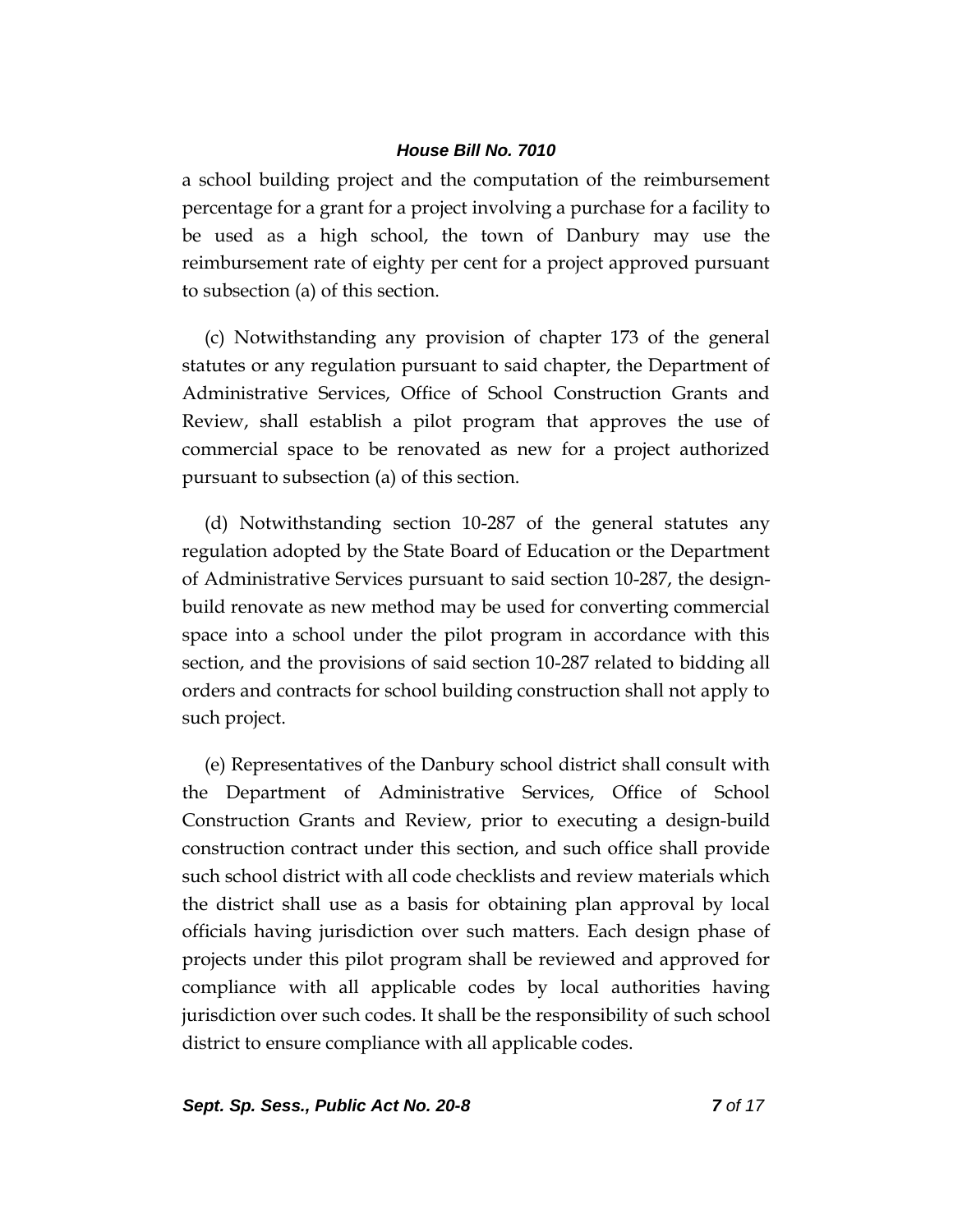Sec. 7. (*Effective from passage*) Notwithstanding the provisions of sections 10-285a and 10-287i of the general statutes or any regulation adopted by the State Board of Education or the Department of Administrative Services pursuant to said sections 10-285a and 10-287i, concerning the reimbursement percentage or payments that a local board of education may be eligible to receive for a school building project, the town of Tolland may use the reimbursement rate of onehundred per cent for the code violation project at Birch Grove Primary School (Project Number 142-0085).

Sec. 8. (NEW) (*Effective from passage*) (a) All state laws and regulations applicable to the operation of public schools, including provisions for eligibility for state aid and grants, shall apply to any interdistrict magnet school operator that is (1) the board of governors for an independent institution of higher education, as defined in subsection (a) of section 10a-173 of the general statutes, or the equivalent of such a board, on behalf of the independent institution of higher education, or (2) any other third-party not-for-profit corporation approved by the commissioner. Such interdistrict magnet operators shall receive, in accordance with federal law and regulations, any federal funds available for the education of any pupils attending public schools.

(b) Any interdistrict magnet school operator that is (1) the board of governors for an independent institution of higher education, as defined in subsection (a) of section 10a-173 of the general statutes, or the equivalent of such a board, on behalf of the independent institution of higher education, or (2) any other third-party not-for-profit corporation approved by the commissioner, shall to the extent authorized under federal law be recognized as and considered a local educational agency, as defined in 20 USC 7801, as amended from time to time, for purposes of title 10 of the general statutes and federal law.

Sec. 9. Section 10-262j of the 2020 supplement to the general statutes is repealed and the following is substituted in lieu thereof (*Effective from* 

*Sept. Sp. Sess., Public Act No. 20-8 8 of 17*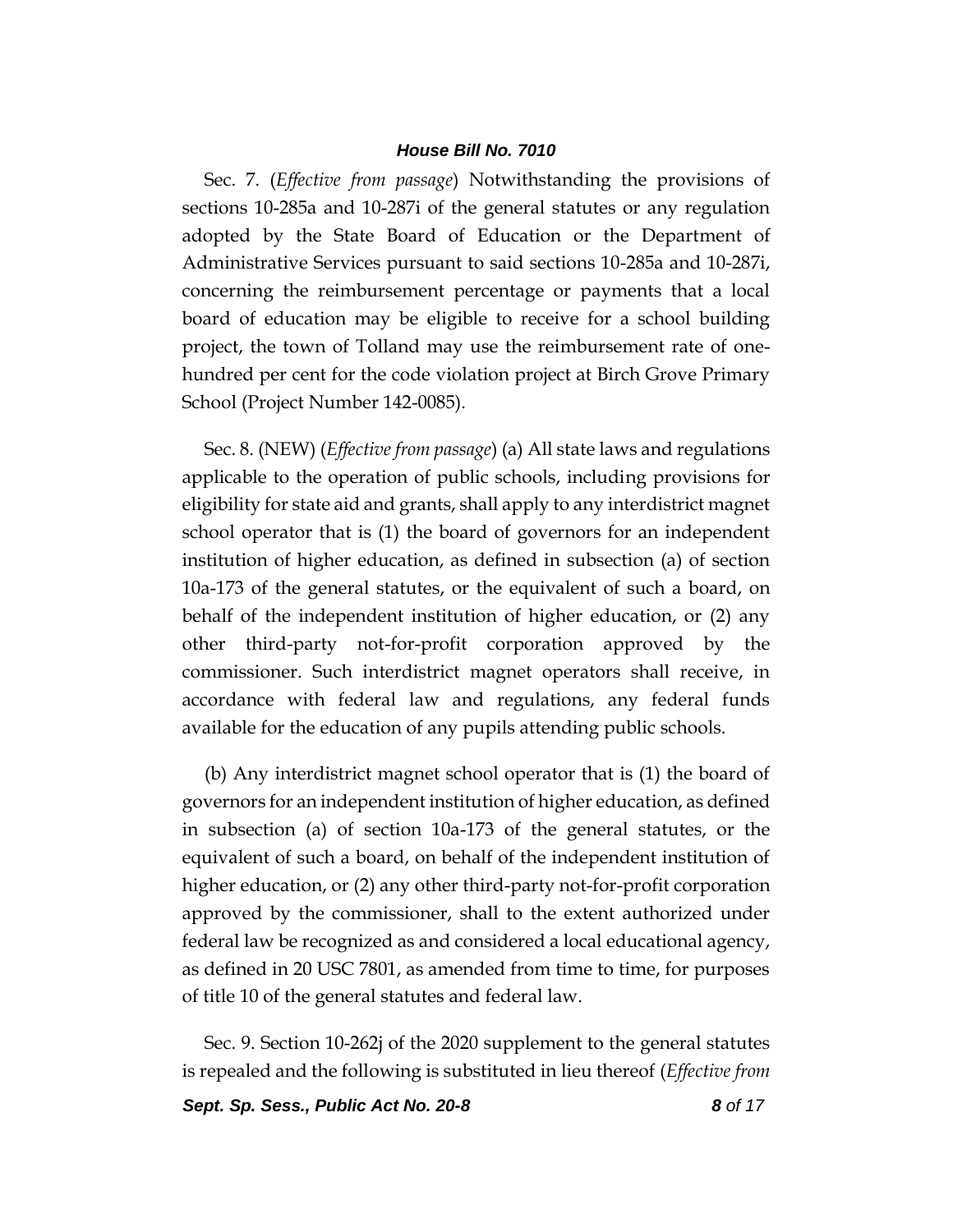*passage*):

(a) Except as otherwise provided under the provisions of subsections (c) to **[**(g)**]** (h), inclusive, of this section, for the fiscal year ending June 30, 2020, the budgeted appropriation for education shall be not less than the budgeted appropriation for education for the fiscal year ending June 30, 2019, plus any aid increase described in subsection (d) of section 10- 262i, except that a town may reduce its budgeted appropriation for education for the fiscal year ending June 30, 2020, by one or more of the following:

(1) If a town experiences an aid reduction, as described in subsection (d) of section 10-262i, such town may reduce its budgeted appropriation for education in an amount equal to the aid reduction;

(2) If a district experiences a net reduction in its resident student count during a period that may include any of the five fiscal years immediately prior to the fiscal year for which the budgeted appropriation for education is calculated, such district may reduce its budgeted appropriation for education in an amount equal to the number of such net reduction multiplied by fifty per cent of the net current expenditures per resident student of such district, provided no district may use the resident student count for any fiscal year that was previously used to reduce its budgeted appropriation for education in any calculation of a net reduction of resident students for purposes of reducing its budgeted appropriation for education pursuant to this subdivision for any subsequent fiscal year;

(3) Any district (A) that does not maintain a high school and pays tuition to another school district pursuant to section 10-33 for resident students to attend high school in another district, and (B) in which the number of resident students attending high school for such district for October 1, 2018, using the data of record as of January 31, 2019, is lower than such district's number of resident students attending high school

*Sept. Sp. Sess., Public Act No. 20-8 9 of 17*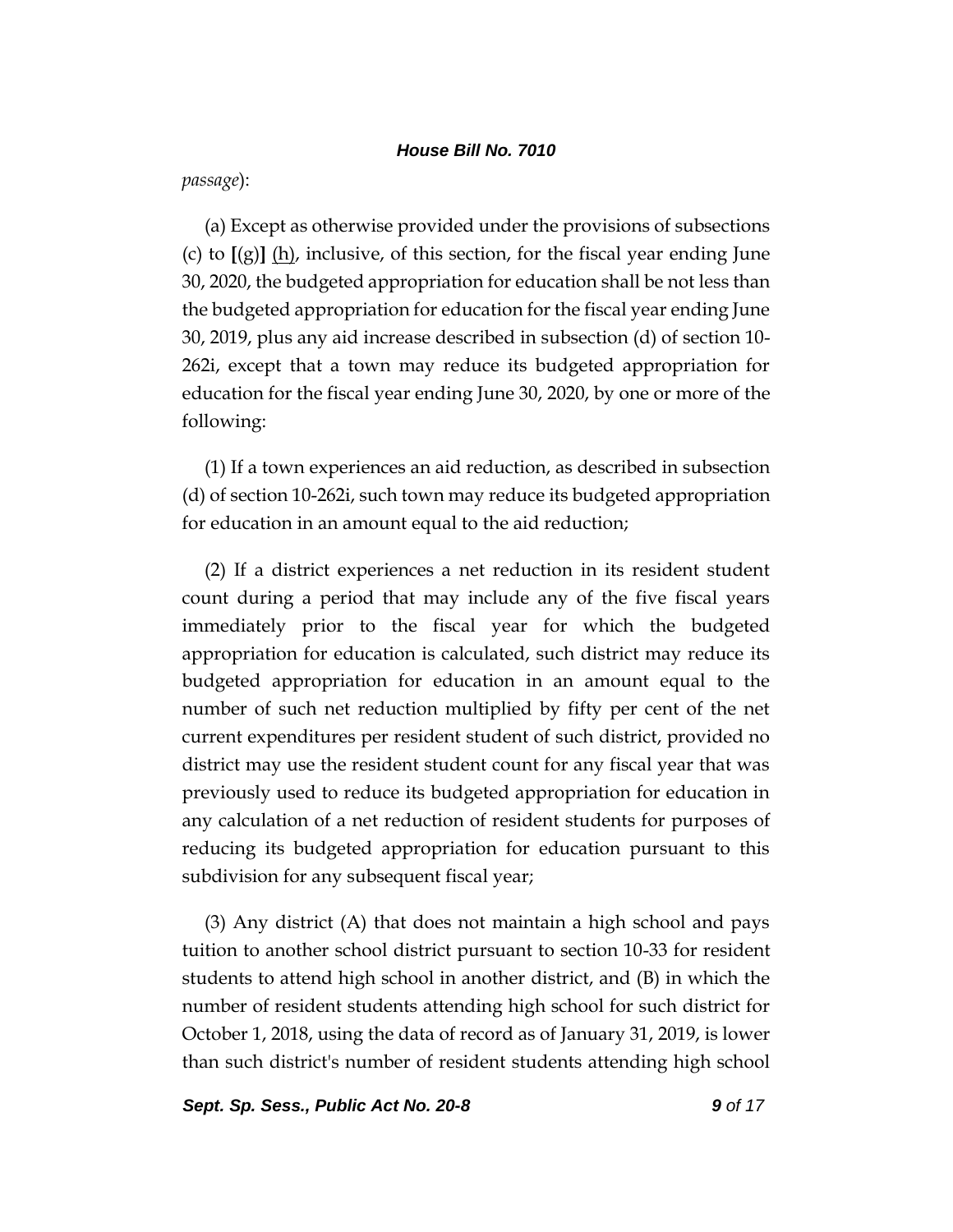for October 1, 2017, using the data of record as of January 31, 2019, may reduce such district's budgeted appropriation for education by the difference in the number of resident students attending high school for such years multiplied by the amount of tuition paid per student pursuant to section 10-33; or

(4) Any district that realizes new and documentable savings through (A) increased district efficiencies approved by the Commissioner of Education, including, but not limited to, (i) reductions in costs associated with transportation services, school district administration or contracts that are not the result of collective bargaining or other labor agreements, (ii) an agreement to provide medical or health care benefits pursuant to section 7-464b, (iii) a cooperative agreement relating to the performance of administrative and central office functions, such as business manager functions, for the municipality and the school district pursuant to section 10-241b, (iv) reductions in costs associated with the purchasing or joint purchasing of property insurance, casualty insurance and workers' compensation insurance, following the consultation with the legislative body of the municipality of such district pursuant to section 10-241c, (v) reductions in costs associated with the purchasing of payroll processing or accounts payable software systems, following the consultation with the legislative body of the municipality of such district to determine whether such systems may be purchased or shared on a regional basis pursuant to section 10-241e, (vi) consolidation of information technology services, and (vii) reductions in costs associated with the care and maintenance of athletic fields, or (B) regional collaboration or cooperative arrangements pursuant to section 10-158a may reduce such district's budgeted appropriation for education in an amount equal to half of the amount of savings experienced as a result of such district efficiencies, regional collaboration or cooperative arrangement, provided such reduction shall not exceed one-half of one per cent of the district's budgeted appropriation for education for the fiscal year ending June 30, 2019.

*Sept. Sp. Sess., Public Act No. 20-8 10 of 17*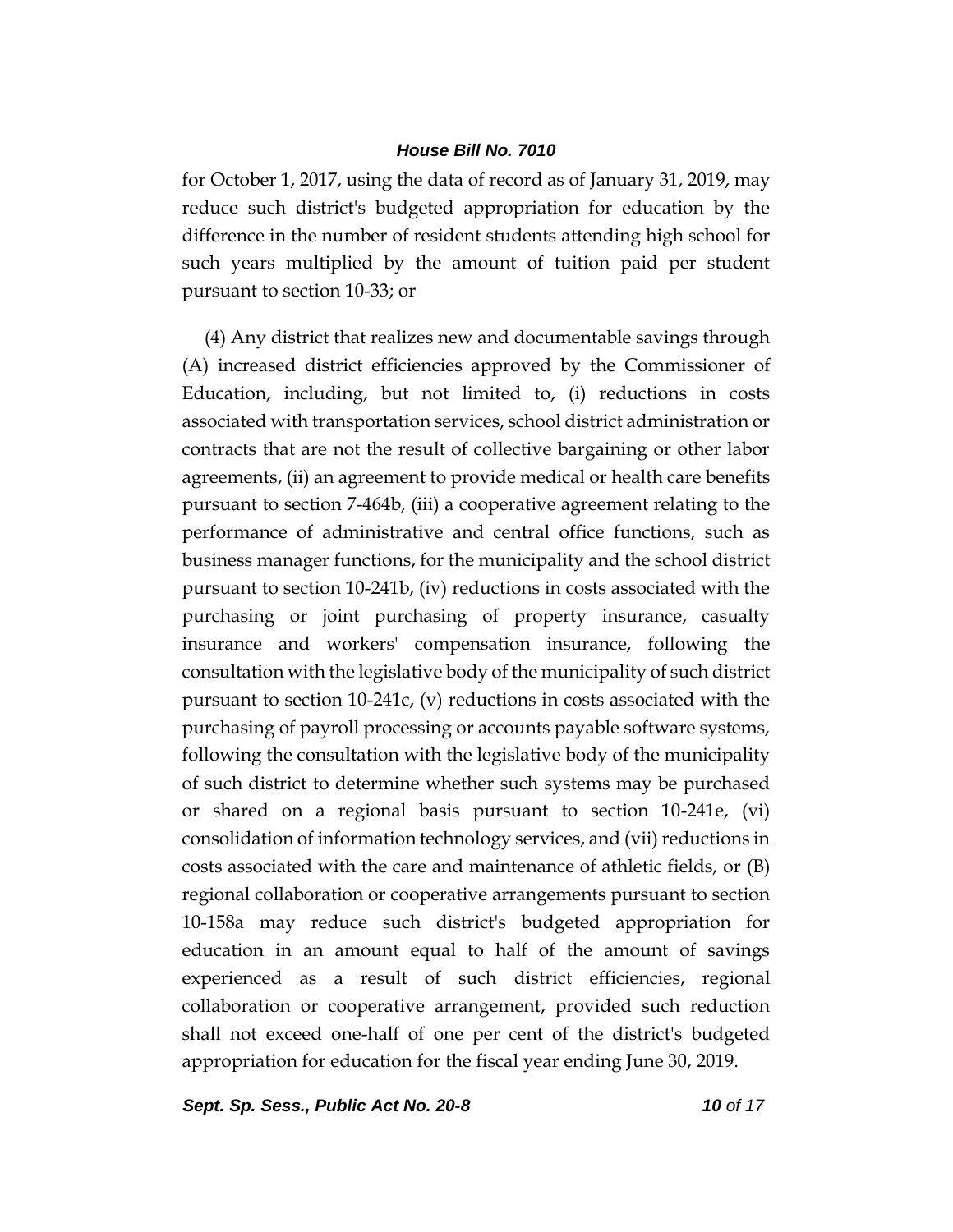(b) Except as otherwise provided under the provisions of subsections (c) to  $\left[\left(g\right)\right]$  (h), inclusive, of this section, for the fiscal year ending June 30, 2021, a town's budgeted appropriation for education shall be not less than the budgeted appropriation for education for the fiscal year ending June 30, 2020, plus any aid increase received pursuant to subsection (d) of section 10-262i, except that a town may reduce its budgeted appropriation for education for the fiscal year ending June 30, 2021, by one or more of the following:

(1) If a town experiences an aid reduction, as described in subsection (d) of section 10-262i, such town may reduce its budgeted appropriation for education in an amount equal to the aid reduction;

(2) If a district experiences a net reduction in its resident student count during a period that may include any of the five fiscal years immediately prior to the fiscal year for which the budgeted appropriation for education is calculated, such district may reduce its budgeted appropriation for education in an amount equal to the number of such net reduction multiplied by fifty per cent of the net current expenditures per resident student of such district, provided no district may use the resident student count for any fiscal year that was previously used to reduce its budgeted appropriation for education in any calculation of a net reduction of resident students for purposes of reducing its budgeted appropriation for education pursuant to this subdivision for any subsequent fiscal year;

(3) Any district (A) that does not maintain a high school and pays tuition to another school district pursuant to section 10-33 for resident students to attend high school in another district, and (B) in which the number of resident students attending high school for such district for October 1, 2019, using the data of record as of January 31, 2020, is lower than such district's number of resident students attending high school for October 1, 2018, using the data of record as of January 31, 2020, may reduce such district's budgeted appropriation for education by the

*Sept. Sp. Sess., Public Act No. 20-8 11 of 17*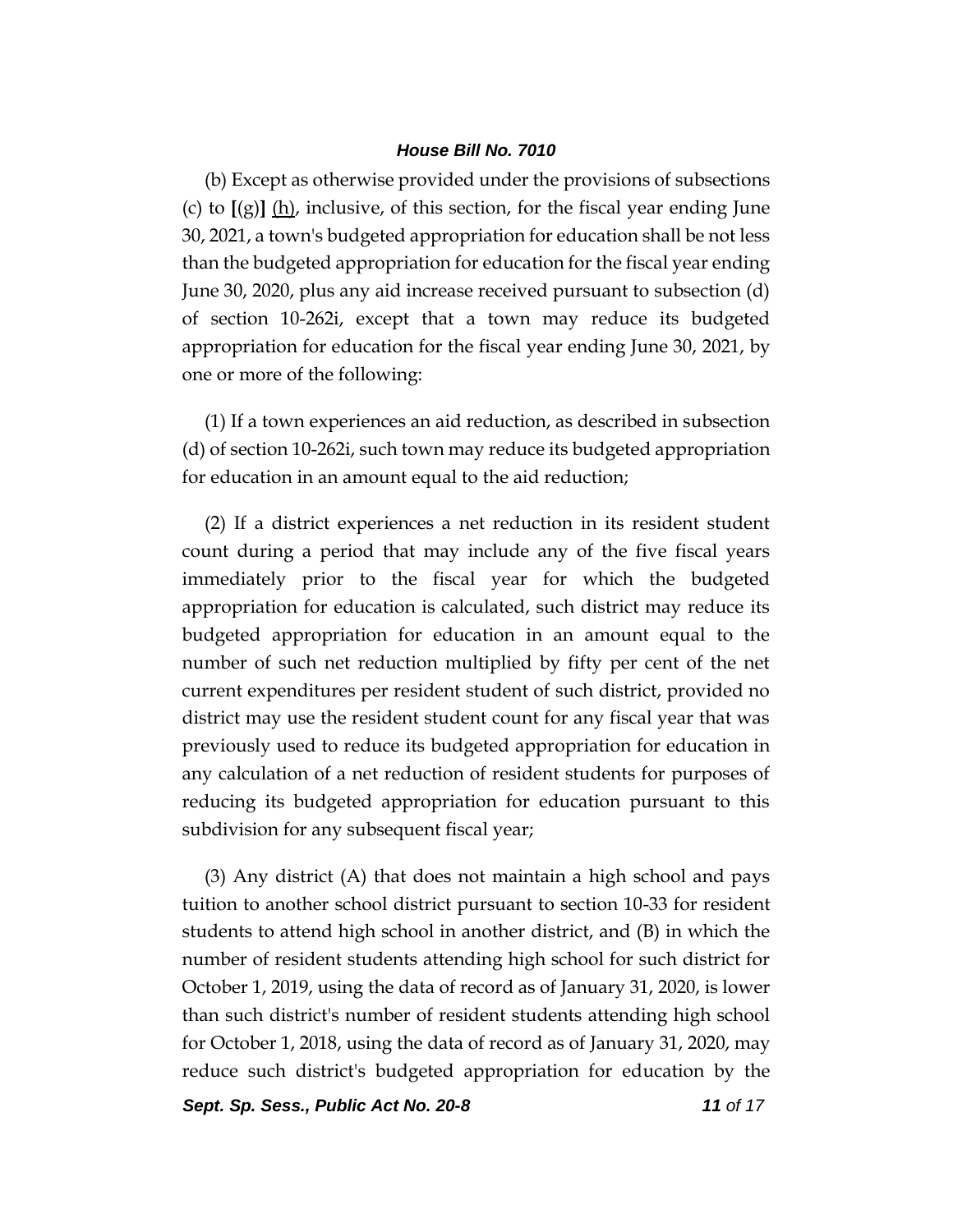difference in the number of resident students attending high school for such years multiplied by the amount of tuition paid per student pursuant to section 10-33; or

(4) Any district that realizes new and documentable savings through (A) increased district efficiencies approved by the Commissioner of Education, including, but not limited to, (i) reductions in costs associated with transportation services, school district administration or contracts that are not the result of collective bargaining or other labor agreements, (ii) an agreement to provide medical or health care benefits pursuant to section 7-464b, (iii) a cooperative agreement relating to the performance of administrative and central office functions, such as business manager functions, for the municipality and the school district pursuant to section 10-241b, (iv) reductions in costs associated with the purchasing or joint purchasing of property insurance, casualty insurance and workers' compensation insurance, following the consultation with the legislative body of the municipality of such district pursuant to section 10-241c, (v) reductions in costs associated with the purchasing of payroll processing or accounts payable software systems, following the consultation with the legislative body of the municipality of such district to determine whether such systems may be purchased or shared on a regional basis pursuant to section 10-241e, (vi) consolidation of information technology services, and (vii) reductions in costs associated with the care and maintenance of athletic fields, or (B) regional collaboration or cooperative arrangements pursuant to section 10-158a, may reduce such district's budgeted appropriation for education in an amount equal to half of the amount of savings experienced as a result of such district efficiencies, regional collaboration or cooperative arrangement, provided such reduction shall not exceed one-half of one per cent of the district's budgeted appropriation for education for the fiscal year ending June 30, 2020.

(c) For the fiscal years ending June 30, 2020, and June 30, 2021, the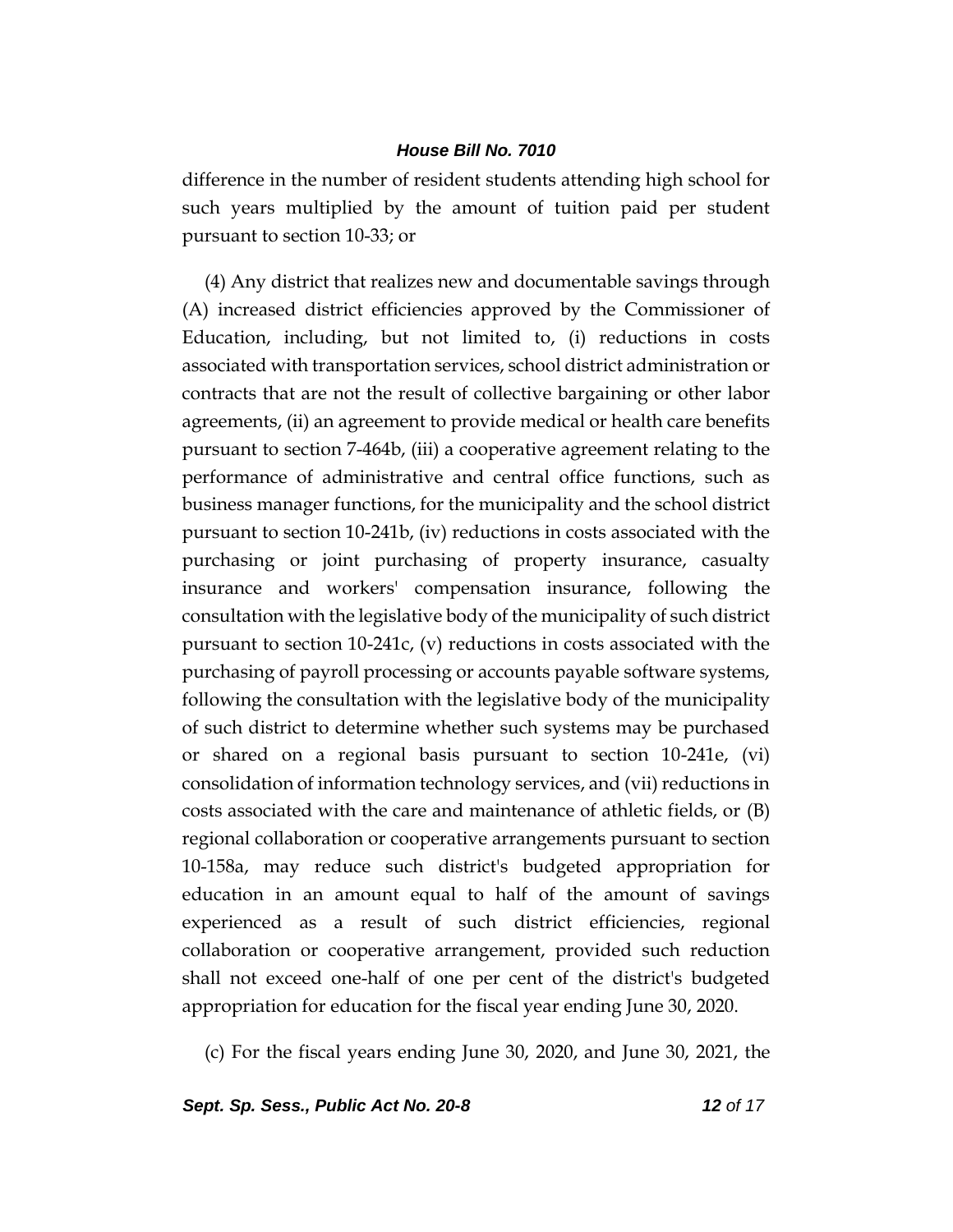Commissioner of Education may permit a town to reduce its budgeted appropriation for education in an amount determined by the commissioner if the school district in such town has permanently ceased operations and closed one or more schools in the school district due to declining enrollment at such closed school or schools in the fiscal years ending June 30, 2013, to June 30, 2020, inclusive.

(d) **[**For**]** Except as otherwise provided under the provisions of subsection (h) of this section, for the fiscal years ending June 30, 2020, and June 30, 2021, a town designated as an alliance district, as defined in section 10-262u, shall not reduce its budgeted appropriation for education pursuant to this section.

(e) For the fiscal years ending June 30, 2020, and June 30, 2021, the provisions of this section shall not apply to any district that is in the top ten per cent of school districts based on the accountability index, as defined in section 10-223e.

(f) For the fiscal years ending June 30, 2020, and June 30, 2021, the provisions of this section shall not apply to the member towns of a regional school district during the first full fiscal year following the establishment of the regional school district, provided the budgeted appropriation for education for member towns of such regional school district for each subsequent fiscal year shall be determined in accordance with this section.

(g) For the fiscal years ending June 30, 2020, and June 30, 2021, any district that has (1) elected to act as a self-insurer, pursuant to section 10- 236, (2) experienced a loss incurred as a result of one or more catastrophic events, as declared by a nationally recognized catastrophe loss index provider, during the prior fiscal year, and (3) increased its budgeted appropriation for education during said prior fiscal year as a result of such loss, shall not be required to include the amount of such increase in the calculation of such district's budgeted appropriation for

*Sept. Sp. Sess., Public Act No. 20-8 13 of 17*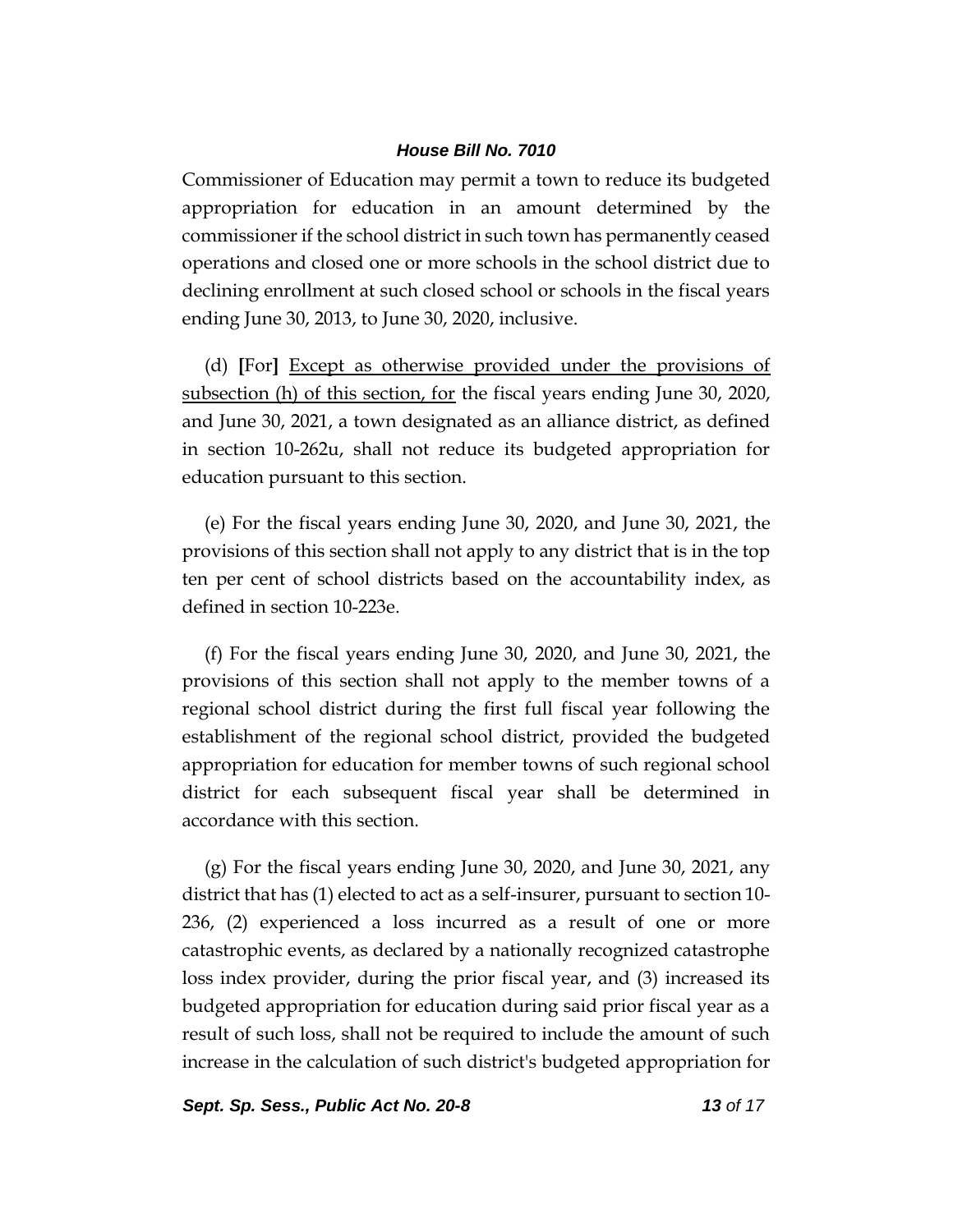education for the subsequent fiscal year.

(h) For the fiscal years ending June 30, 2020, and June 30, 2021, any district that has received (1) a supplemental appropriation from the board of finance for a town having a board of finance, the board of selectmen for a town having no board of finance or the authority making appropriations for the school district, for the purpose of covering costs associated with COVID-19 expenditures because the budgeted appropriation for education for the district was insufficient to cover such costs, or (2) federal funds pursuant to the Coronavirus Aid, Relief, and Economic Security Act, P.L. 116-136, as amended from time to time, shall not be required to include the amount of such supplemental appropriation or federal funds in the calculation of such district's budgeted appropriation for education for the subsequent fiscal year. As used in this subsection, "COVID-19" means the respiratory disease designated by the World Health Organization on February 11, 2020, as coronavirus 2019, and any related mutation thereof recognized by the World Health Organization as a communicable respiratory disease.

Sec. 10. Subsection (b) of section 10-287 of the 2020 supplement to the general statutes, as amended by section 6 of public act 19-1 of the July special session, is repealed and the following is substituted in lieu thereof (*Effective from passage*):

(b) (1) All orders and contracts for school building construction receiving state assistance under this chapter**,** except as provided in subdivisions (2) to (4), inclusive, of this subsection, shall be awarded to the lowest responsible qualified bidder only after a public invitation to bid, which shall be advertised in a newspaper having circulation in the town in which construction is to take place, except for (A) school building projects for which the town or regional school district is using a state contract pursuant to subsection (d) of section 10-292, and (B) change orders, those contracts or orders costing less than ten thousand dollars and those of an emergency nature, as determined by the

*Sept. Sp. Sess., Public Act No. 20-8 14 of 17*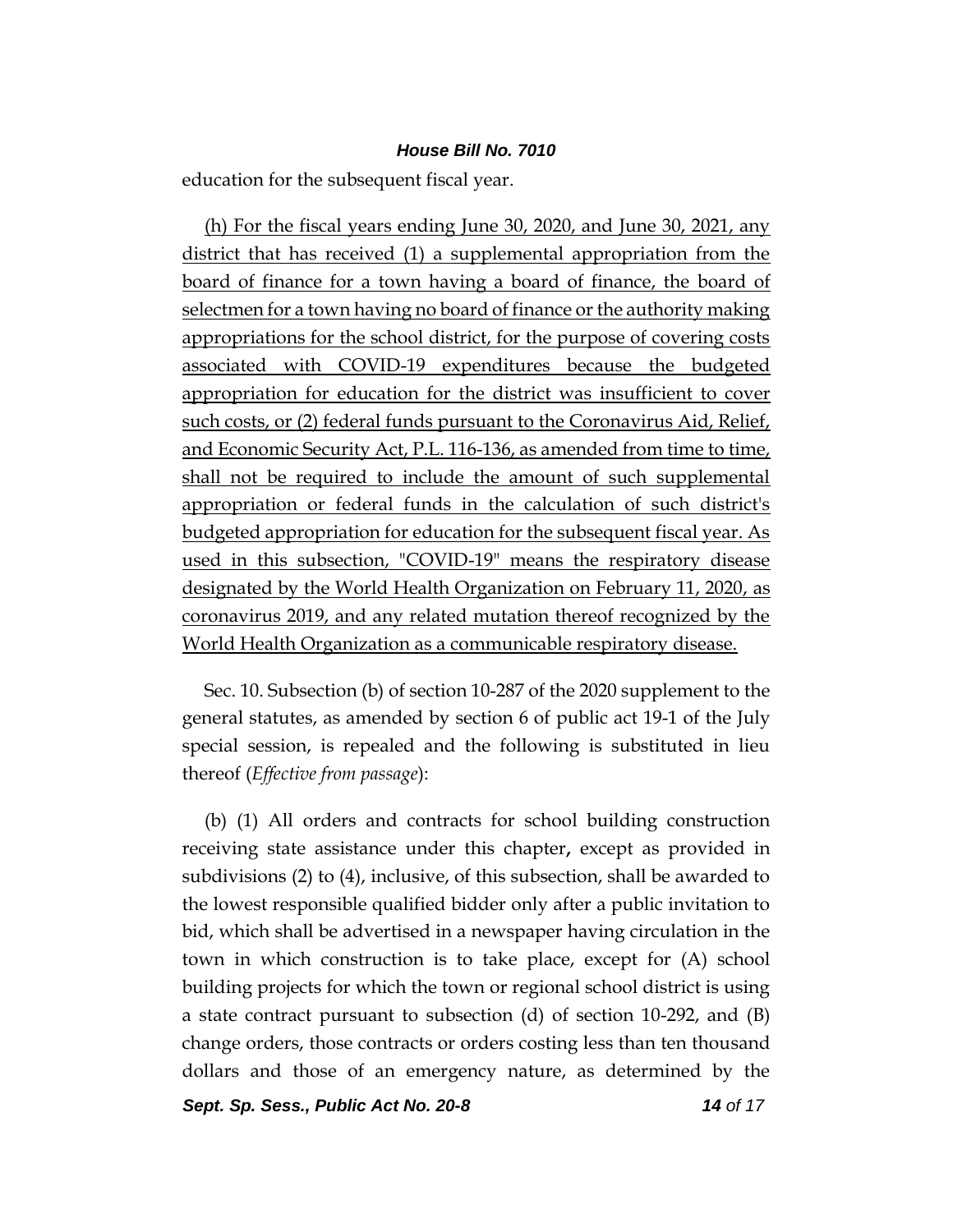Commissioner of Administrative Services, in which cases the contractor or vendor may be selected by negotiation, provided no local fiscal regulations, ordinances or charter provisions conflict.

(2) All orders and contracts for architectural services shall be awarded from a pool of not more than the four most responsible qualified proposers after a public selection process. Such process shall, at a minimum, involve requests for qualifications, followed by requests for proposals, including fees, from the proposers meeting the qualifications criteria of the request for qualifications process. Public advertisements shall be required in a newspaper having circulation in the town in which construction is to take place, except for school building projects for which the town or regional school district is using a state contract pursuant to subsection (d) of section 10-292. Following the qualification process, the awarding authority shall evaluate the proposals to determine the four most responsible qualified proposers using those criteria previously listed in the requests for qualifications and requests for proposals for selecting architectural services specific to the project or school district. Such evaluation criteria shall include due consideration of the proposer's pricing for the project, experience with work of similar size and scope as required for the order or contract, organizational and team structure, including any subcontractors to be utilized by the proposer, for the order or contract, past performance data, including, but not limited to, adherence to project schedules and project budgets and the number of change orders for projects, the approach to the work required for the order or contract and documented contract oversight capabilities, and may include criteria specific to the project. Final selection by the awarding authority is limited to the pool of the four most responsible qualified proposers and shall include consideration of all criteria included within the request for proposals. As used in this subdivision, "most responsible qualified proposer" means the proposer who is qualified by the awarding authority when considering price and the factors necessary for faithful performance of

*Sept. Sp. Sess., Public Act No. 20-8 15 of 17*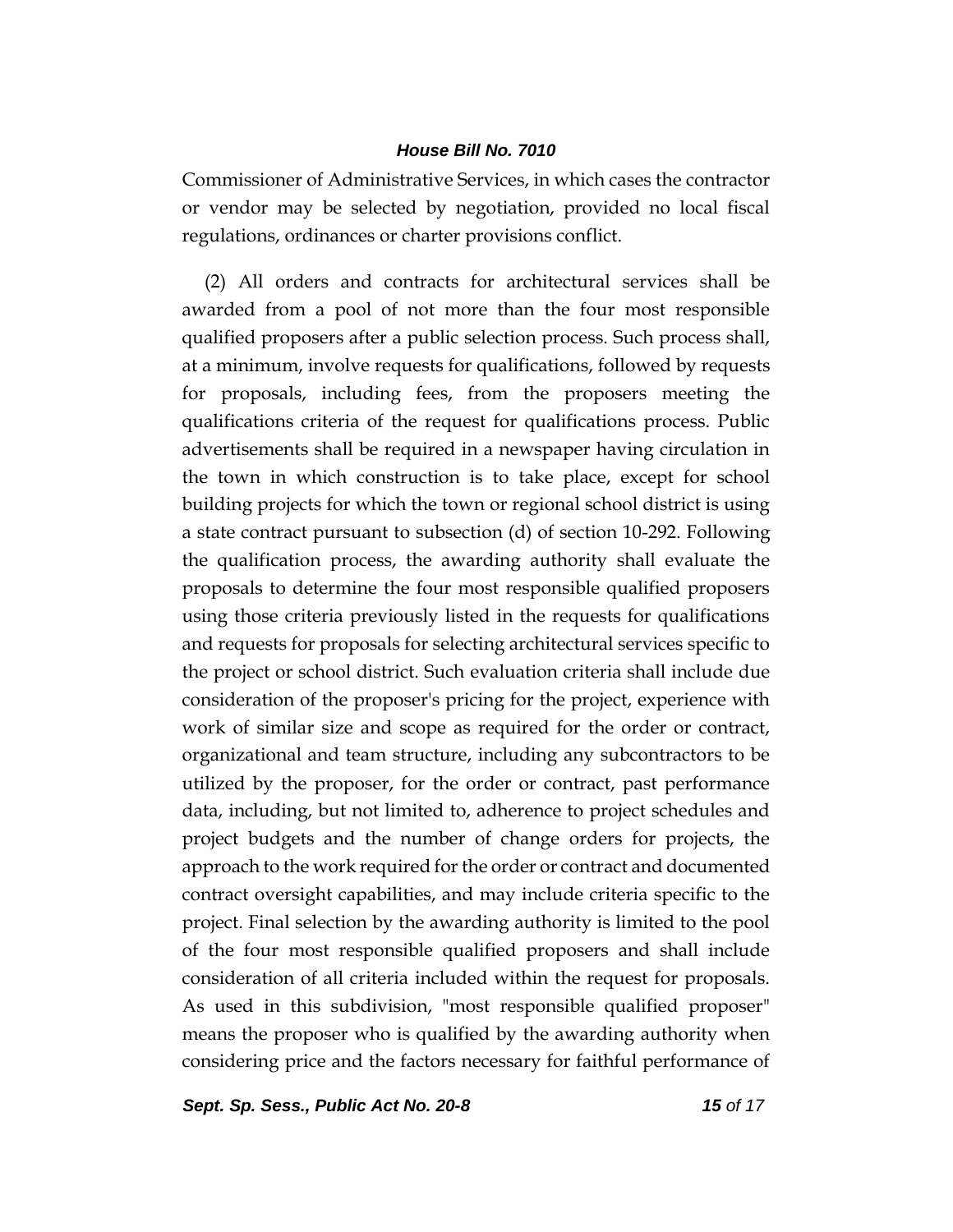the work based on the criteria and scope of work included in the request for proposals.

(3) (A) All orders and contracts for construction management services shall be awarded from a pool of not more than the four most responsible qualified proposers after a public selection process. Such process shall, at a minimum, involve requests for qualifications, followed by requests for proposals, including fees, from the proposers meeting the qualifications criteria of the request for qualifications process. Public advertisements shall be required in a newspaper having circulation in the town in which construction is to take place, except for school building projects for which the town or regional school district is using a state contract pursuant to subsection (d) of section 10-292. Following the qualification process, the awarding authority shall evaluate the proposals to determine the four most responsible qualified proposers using those criteria previously listed in the requests for qualifications and requests for proposals for selecting construction management services specific to the project or school district. Such evaluation criteria shall include due consideration of the proposer's pricing for the project, experience with work of similar size and scope as required for the order or contract, organizational and team structure for the order or contract, past performance data, including, but not limited to, adherence to project schedules and project budgets and the number of change orders for projects, the approach to the work required for the order or contract, including <u>on and after July 1, 2021</u>, whether the proposer intends to selfperform any project element and the benefit to the awarding authority that will result from such self-performance, and documented contract oversight capabilities, and may include criteria specific to the project. Final selection by the awarding authority is limited to the pool of the four most responsible qualified proposers and shall include consideration of all criteria included within the request for proposals. As used in this subdivision, "most responsible qualified proposer" means the proposer who is qualified by the awarding authority when

*Sept. Sp. Sess., Public Act No. 20-8 16 of 17*